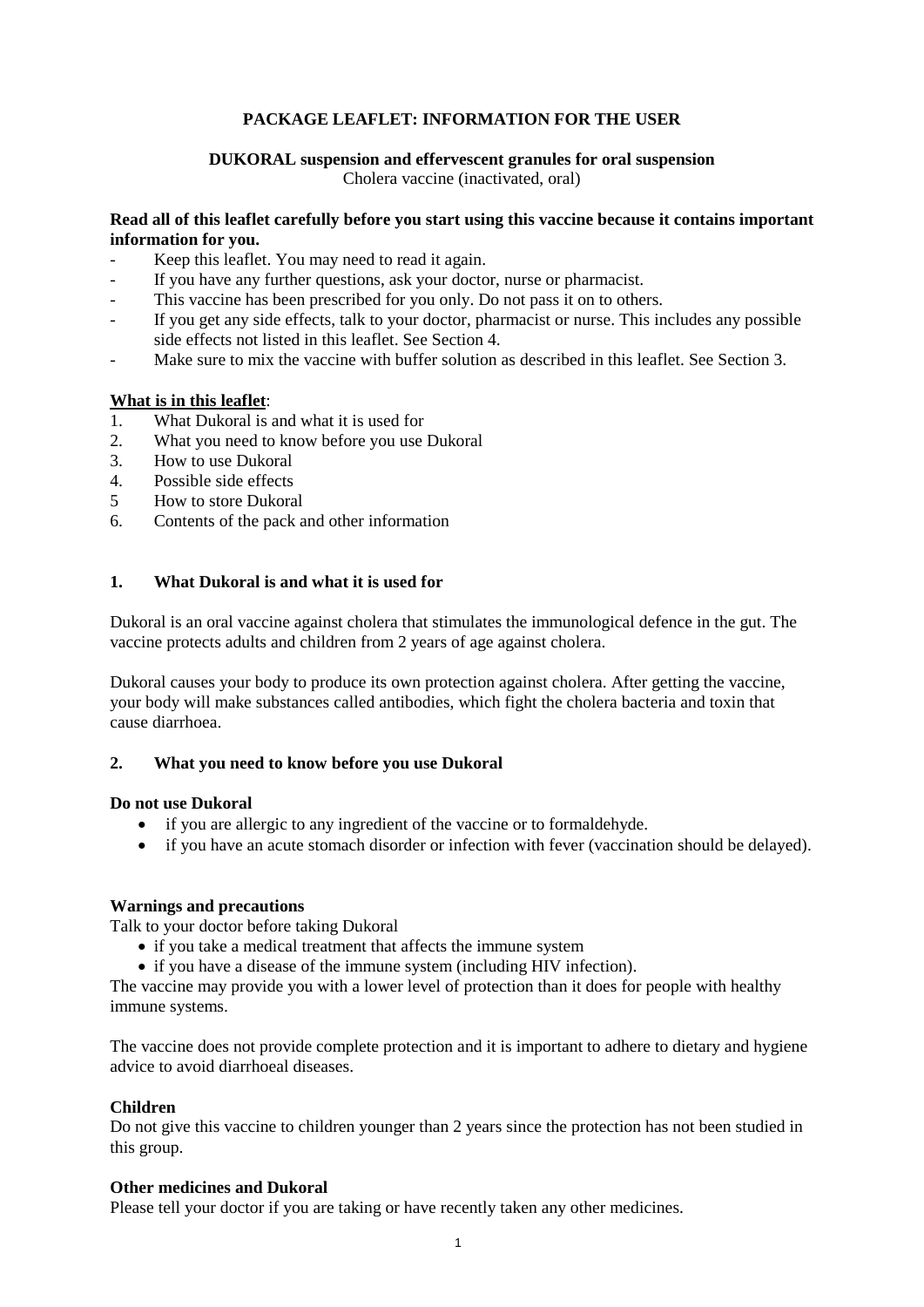Do not take other medicine starting 1 hour before until 1 hour after taking the vaccine.

### **Using Dukoral with food and drink**

Avoid food and drink starting 1 hour before until 1 hour after the vaccination.

### **Pregnancy and breast-feeding**

If you are pregnant, think you may be pregnant or are planning to have a baby or are breast-feeding, ask your doctor before taking the vaccine.

### **Driving and using machines**

There are no reasons to suspect that Dukoral will affect your ability to drive or handle machines.

### **Dukoral contains sodium**

Dukoral contains approximately 1.1 g sodium per dose. Please take this into consideration if you are on a controlled sodium diet.

### **3. How to use Dukoral**

Always use this medicine exactly as described in this leaflet or as your doctor has told you. Check with your doctor if you are not sure.

*Adults and children from 6 years of age:* The primary vaccination is 2 doses taken orally (by mouth) at least 1 week (up to 6 weeks) apart.

- Take the  $1<sup>st</sup>$  dose no later than 2 weeks before you leave for your trip.
- Take the  $2<sup>nd</sup>$  dose at least 1 week after the 1<sup>st</sup> dose and at least 1 week before your trip. It takes about 1 week after the last dose for protection to begin.

For continuous protection, re-vaccination is recommended within 2 years. If you had your last dose of vaccine less than 2 years ago a single dose will renew your protection. If more than 2 years have passed since you had the last vaccine dose, the primary vaccination (2 doses) should be repeated.

*Children of 2 to below 6 years of age:* The primary vaccination is 3 doses taken orally (by mouth) at least 1 week (up to 6 weeks) apart. Only half of the amount of the buffer solution should be mixed with the vaccine.

- Give the 1<sup>st</sup> dose to the child no later than 3 weeks before you leave for your trip.
- Give the  $2<sup>nd</sup>$  dose to the child at least 1 week after the  $1<sup>st</sup>$  dose.
- Give the  $3<sup>rd</sup>$  dose at least one week after the  $2<sup>nd</sup>$  dose and at least one week before your trip.

It takes about 1 week after the last dose for protection to begin.

For continuous protection, re-vaccination is recommended within 6 months. If less than 6 months have passed since the last vaccination a single dose will renew the protection. If more than 6 months have passed since the last vaccination, the primary vaccination (3 doses) should be repeated.

The suspension supplied in a single-dose glass vial is a whitish suspension. Each vial comes with one sachet package that contains white effervescent granules of sodium hydrogen carbonate. The effervescent granules should be dissolved in a glass of cool water, and the resulting buffer solution should be mixed with the suspension. It is important to use the buffer solution, as it protects the vaccine from the gastric acid.

Drink the entire mixture within 2 hours after mixing with the buffer solution.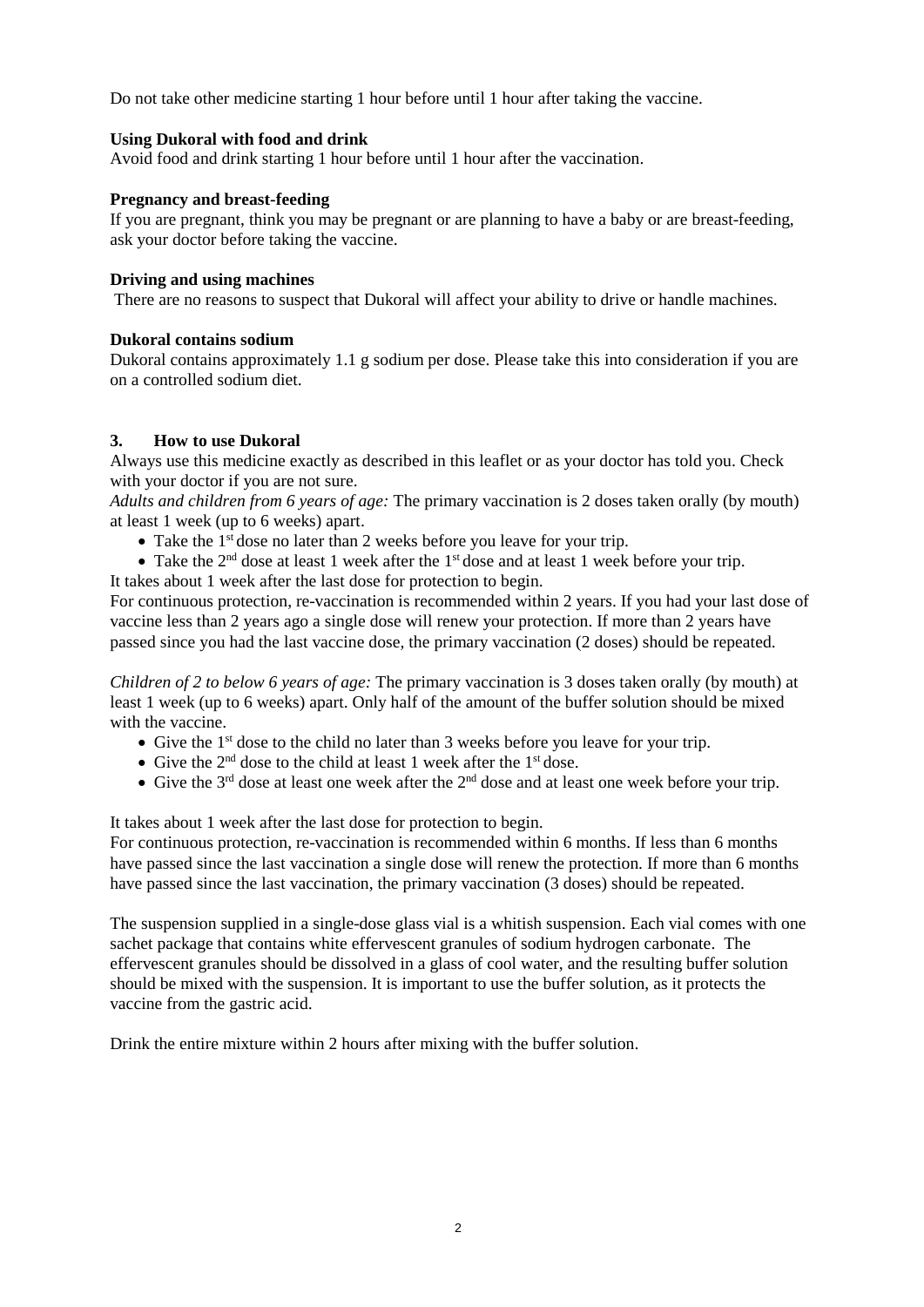### Instructions for use:



- 1. To prepare the buffer solution, dissolve the effervescent granules in a glass of cool water (approx. 150 ml) by gently stirring. Do not use any other liquid. *For children of 2 to below 6 years: pour away half of the buffer solution.*
- 2. Shake the Dukoral<sup>®</sup> suspension vial  $(1 \text{ vial} = 1 \text{ dose})$ .
- 3. Pour the content of the Dukoral® suspension vial into the glass of buffer solution (see 1). Mix by gently stirring.
- 4. Drink the entire mixture within 2 hours. Avoid food and drink starting 1 hour before until 1 hour after drinking the mixture.

### **If you take more Dukoral than you should**

If you take the doses less than one week apart, contact your doctor, pharmacist or nurse. Because each vial of Dukoral contains only one dose, overdosage is unlikely. If you have taken more than one dose at one time, please contact your doctor, pharmacist or nurse.

## **If you forget to take Dukoral**.

You can take the  $2<sup>nd</sup>$  dose of Dukoral up to 6 weeks after the 1<sup>st</sup> dose (children of 2 to below 6 years have to take 3 doses). If more than 6 weeks have passed, contact your doctor, pharmacist or nurse.

If you have any further questions on the use of this vaccine, ask your doctor, pharmacist or nurse.

### **4. Possible side effects**

Like all medicines, Dukoral can cause side effects, although not everybody gets them. Contact a doctor immediately if you experience the following serious side effects:

- severe diarrhoea with loss of water from the body
- serious allergic reactions causing swelling of the face or throat and breathlessness

### Other side effects:

Uncommon side effects (may affect up to 1 in a 100 people)

- Diarrhoea, stomach pain, stomach cramps, gurgling stomach, bloated stomach, stomach gas and general stomach discomfort
- Headache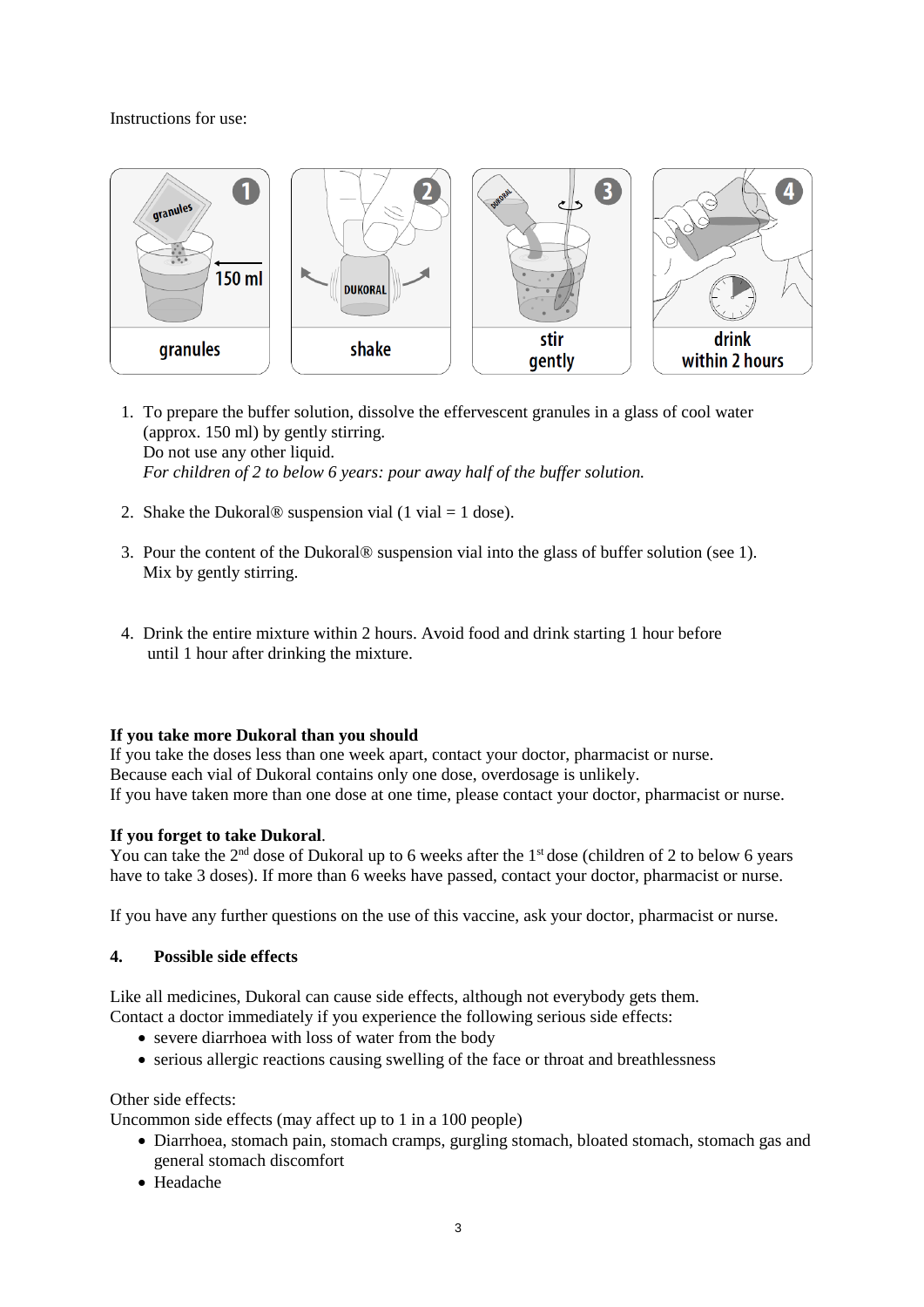Rare side effects (may affect up to 1 in a 1,000 people)

- Fever
- Generally feeling unwell, feeling dizzy
- Nausea (feeling sick), vomiting, loss of /or poor appetite
- Swelling irritation inside the nose, and cough

Very rare side effects (may affect up to 1 in a 10,000 people)

- Rash
- Sore throat, reduced sense of taste
- Fatigue/feeling tired
- Sweating, shivering
- Joint pain
- Difficulty in sleeping

Other side effects (frequency cannot be estimated from the available data)

- Flu -like symptoms, chestiness, chills, general pain, weakness
- Hives, itching
- Swelling of the lymph glands
- Numbness or pins and needles
- High blood pressure

### **Reporting of side effects**

If you get any side effects, talk to your doctor, nurse or pharmacist. This includes any possible side effects not listed in this leaflet. You can also report side effects directly to:

### **United Kingdom**

Yellow Card Scheme Website: www.mhra.gov.uk/yellowcard or search for MHRA Yellow Card in the Google Play or Apple App Store. **Ireland** HPRA Pharmacovigilance Earlsfort Terrace IRL - Dublin 2 Tel: +353 1 6764971 Fax: +353 1 6762517 Website: www.hpra.ie e-mail: medsafety@hpra.ie **Malta** ADR Reporting www.medicinesauthority.gov.mt/adrportal

By reporting side effects you can help provide more information on the safety of this medicine.

### **5. How to store Dukoral**

Keep this medicine out of the sight and reach of children.

Do not use Dukoral after the expiry date which is stated on the carton after EXP. The expiry date refers to the last day of that month.

Store in a refrigerator  $(2^{\circ}C - 8^{\circ}C)$ . Do not freeze.

Product in the unopened vial and sachet, stored in the outer carton, is stable at temperatures up to 25 °C for a period of 14 days. At the end of this period the product should be used or discarded.